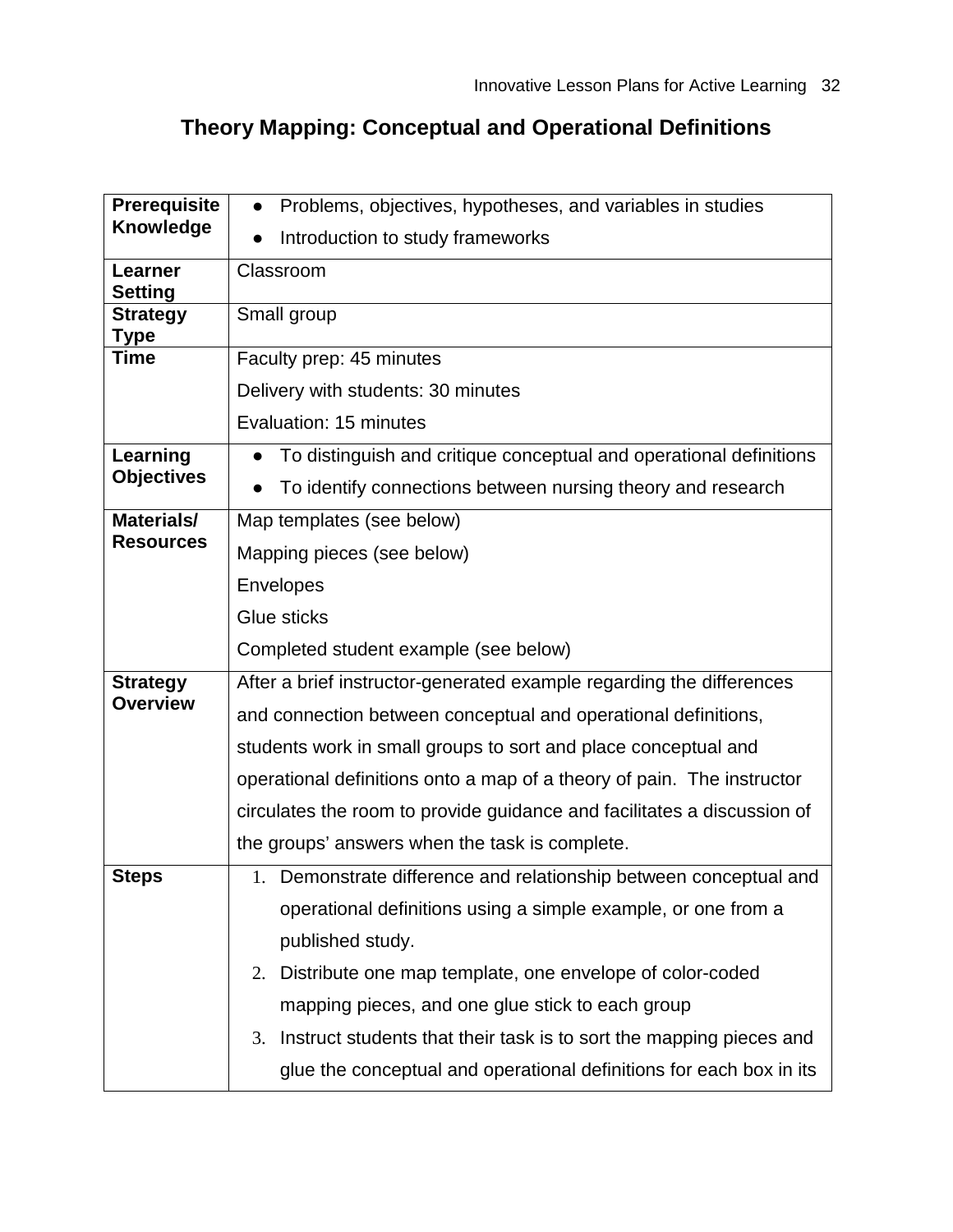|                   | column); the students must determine where the correct colors            |  |  |
|-------------------|--------------------------------------------------------------------------|--|--|
|                   | go.                                                                      |  |  |
|                   | 4. Circulate through room to assist student groups as needed.            |  |  |
|                   | 5. Facilitate group discussion of answers.                               |  |  |
|                   | 6. Note: Students like to take photos of the completed map so all        |  |  |
|                   | can have a copy of the work.                                             |  |  |
| <b>Evaluation</b> | Low stakes - Instructor feedback during class activity and/or credit for |  |  |
|                   | active participation                                                     |  |  |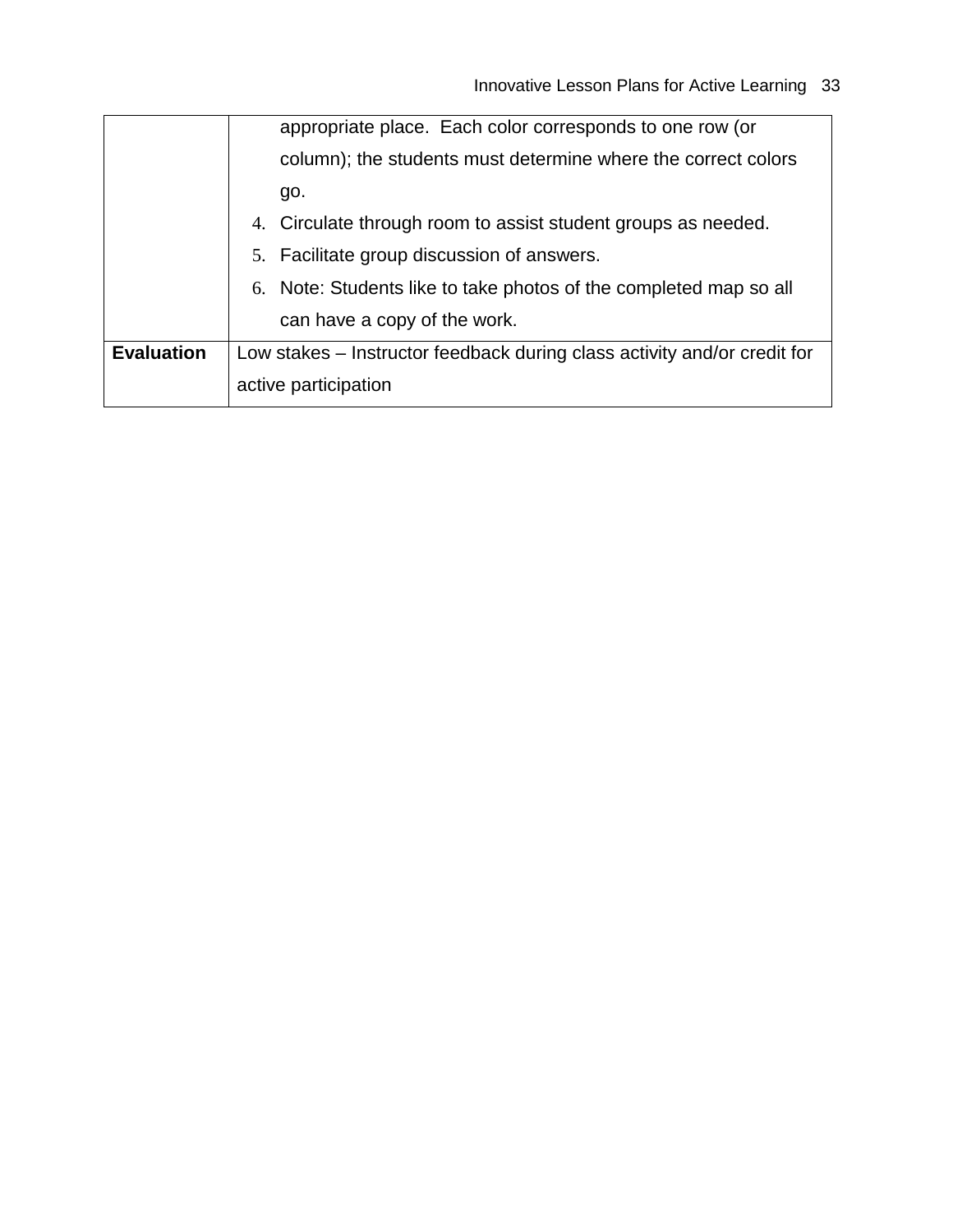# Theory Mapping: Instructor generated example

| <b>Conceptual Definition</b>               | <b>Operational Definition</b>        |
|--------------------------------------------|--------------------------------------|
| The abstract or theoretical meaning of the | The operations that researchers must |
| concept being studies                      | perform to collect and measure the   |
|                                            | required information                 |

|         | <b>Conceptual Definition</b> | <b>Operational Definition</b>        |
|---------|------------------------------|--------------------------------------|
| Weight  | The gravitational pull on an | An object's weight in pounds, to the |
|         | object's mass                | nearest whole pound                  |
| Anxiety | A feeling of unease          | <b>Hamilton Anxiety Rating Scale</b> |
|         |                              | <b>Palmar Sweat Index</b>            |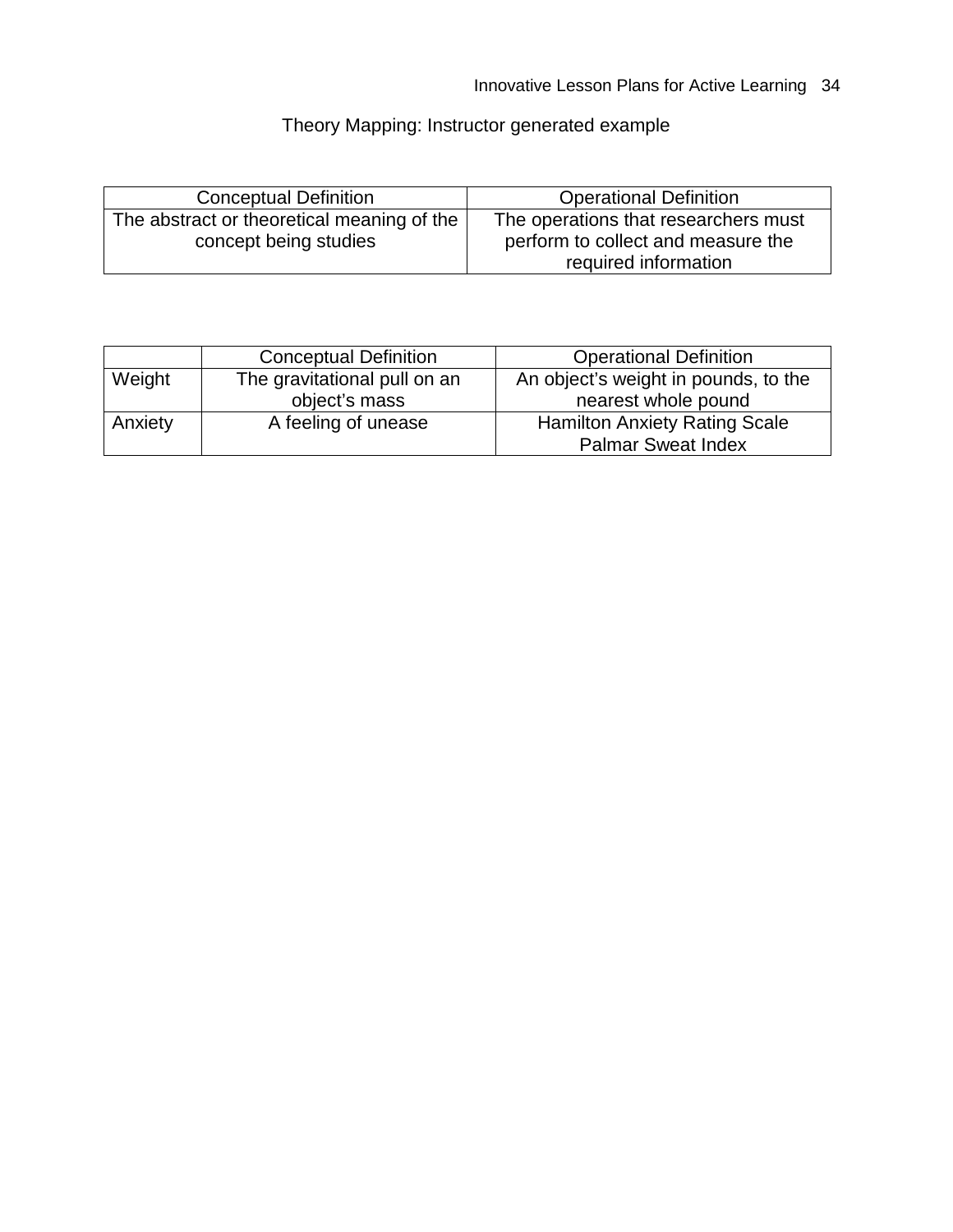## Theory Mapping: Map template

### Students glue conceptual definitions for each box beside (C) and operational definitions beside (O).

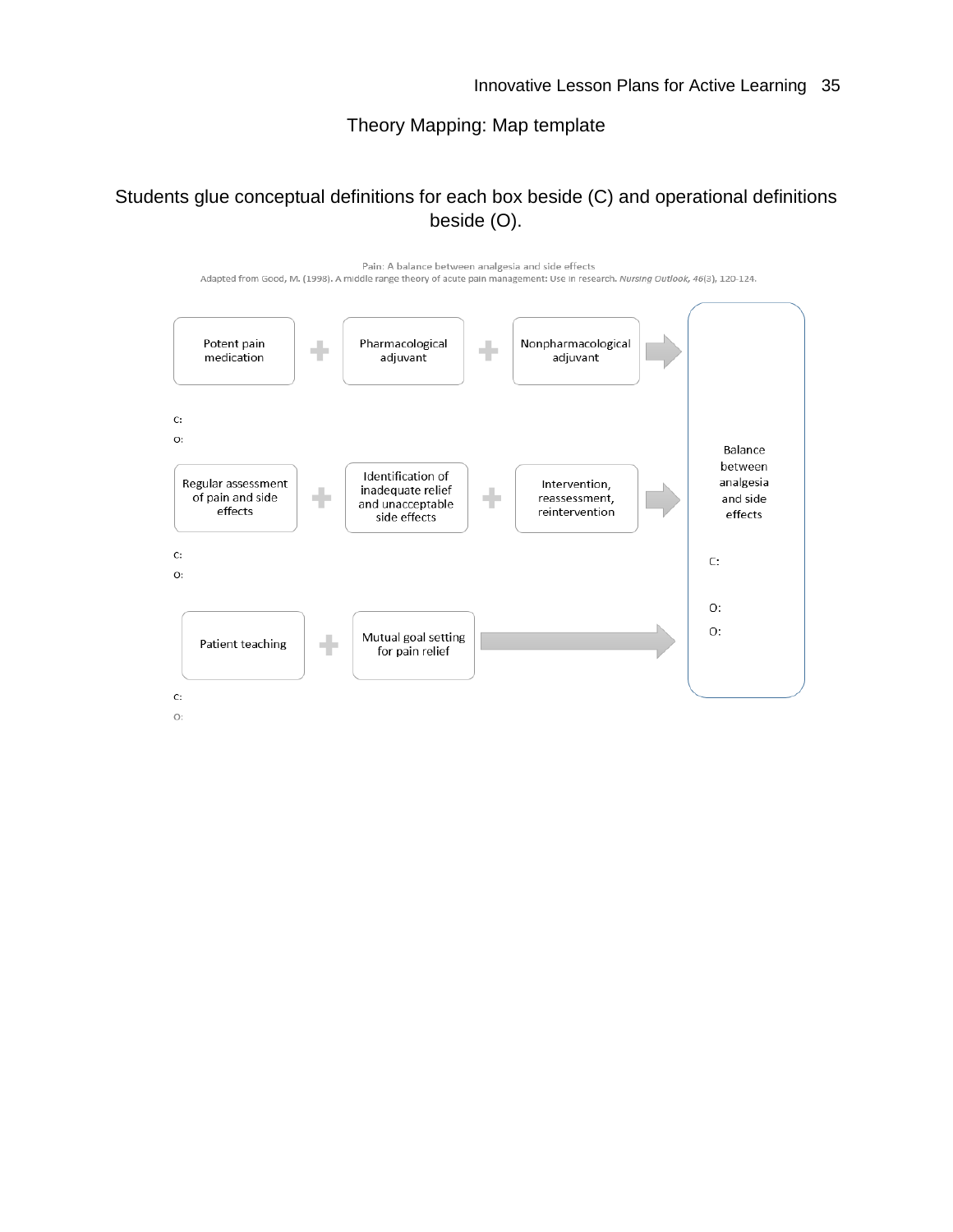Theory Mapping: Mapping pieces

| Opioid analgesic or local<br>anesthetic given systemically or<br>by epidural for acute pain                                                                                                        | Drug, dose, frequency, route,<br>and method of administration                            |
|----------------------------------------------------------------------------------------------------------------------------------------------------------------------------------------------------|------------------------------------------------------------------------------------------|
| Analgesic given as a<br>supplement                                                                                                                                                                 | Drug dose, frequency, route, and<br>method of administration                             |
| <b>Complementary nursing</b><br>therapies: relaxation, music,<br>imagery, massage, or cold for<br>pain relief                                                                                      | Technique, dose, frequency, and<br>mastery of use                                        |
| Report of pain and side effects<br>every 2-4 hours                                                                                                                                                 | Pain rating scale & patient report<br>or nurse observation of side<br>effects of opioids |
| Pain/side effect intensity<br>greater than mutual goal                                                                                                                                             | Number and intensity of side<br>effects that are unacceptable to<br>patient/nurse        |
| Immediate intervention for pain<br>and side effects; reassessment<br>when peak effect is expected,<br>and reintervention if pain and<br>side effects are still<br>unacceptable                     | <b>Nurse documentation</b>                                                               |
| Patient instruction, encouraging<br>attitudes, expectations, and<br>action in reporting pain,<br>obtaining medication,<br>preventing pain during activity,<br>and using complimentary<br>therapies | Documentation of nurse<br>instruction, or patient use of<br>audio/videotape              |
| Mutually agreed upon, safe,<br>realistic goals for relief                                                                                                                                          | Nurse discussions with patient<br>daily, including documentation                         |
| Patient satisfaction with relief of<br>pain and relief or absence of<br>side effects                                                                                                               | Pain intensity on a visual analog<br>scale                                               |
|                                                                                                                                                                                                    | <b>Opioid Side Effects Scale</b>                                                         |